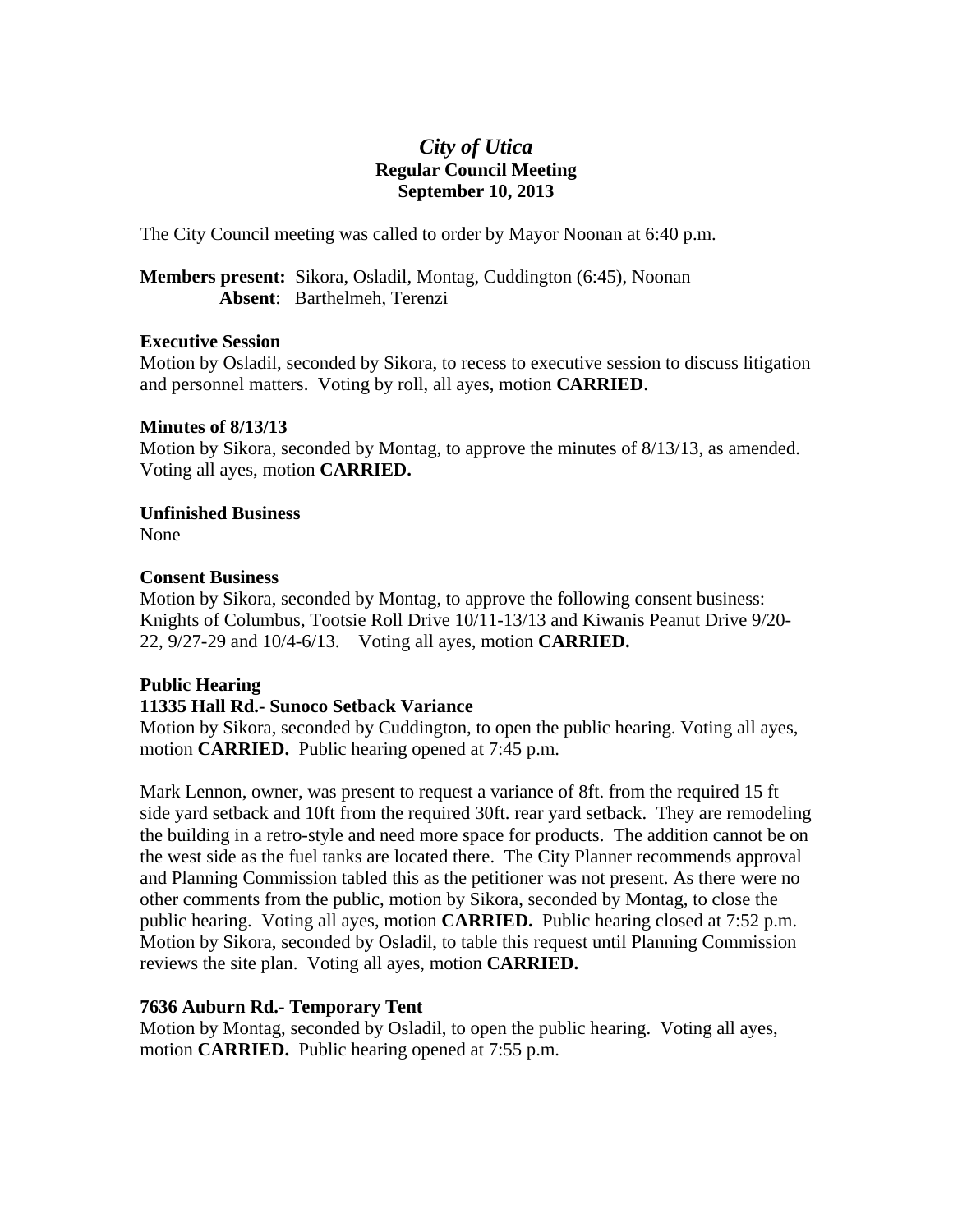**Regular Council Meeting Sept. 10, 2013 Page 2** 

Norm Heinrich, owner, was present to request permission to install a temporary tent over the existing patio for multiple events from 9/27 until 10/13/13. The City Planner and Planning Commission recommended approval.

As there were no public comments, motion by Montag, seconded by Sikora, to close the public hearing. Public hearing closed at 7:57 p.m. Motion by Sikora, seconded by Osladil, to approve the 20x40 temporary tent over the existing patio from 9/27-10/13/13, as presented. Voting by roll, all ayes, motion **CARRIED.** 

#### **Correspondence**

Motion by Montag, seconded by Sikora, to receive and file the correspondence from: Pam Wildman, thank you. Voting all ayes, motion **CARRIED.**

## **New Business Department Reports Mayor Noonan Zombie Fest- Temporary Use**

Motion by Noonan, seconded by Sikora, to approve the request to place small canopies in the library parking lot for the Zombie Fest of 10/5/13. There will be a Blood Drive at the Fire Hall along with a Zombie run on the Hike/Bike Trail that day also. Voting all ayes, motion **CARRIED.** 

## **National Recovery Month**

Motion by Sikora, seconded by Montag, to endorse the Proclamation regarding National Recovery Month this September. Voting all ayes, motion **CARRIED.** Deborah Garrett, thanked Council for their support as she is a recovered addict herself.

#### **Planning Commission Appointment**

Motion by Sikora, seconded by Cuddington, to approve the appointment of Beth Ricketts to the Planning Commission. Voting all ayes, motion **CARRIED.** 

Mayor Noonan thanked all who participated in the Labor Day Bridge Walk and the DPW for their set up help.

#### **Council Reports**

No report.

#### **Assessing- Nancy Strehl, Assessor**

Motion by Cuddington, seconded by Sikora, to approve the settlement of the C&H Land Tax Tribunal, as presented at executive session. Voting all ayes, motion **CARRIED.** 

#### **Building-**

No report.

#### **Fire- Kevin Wilseck, Chief**

Kevin Wilseck, Chief, reminded all of the upcoming fire department open house on Sunday October 6, 2013 from 11:00 am to 2:00 pm.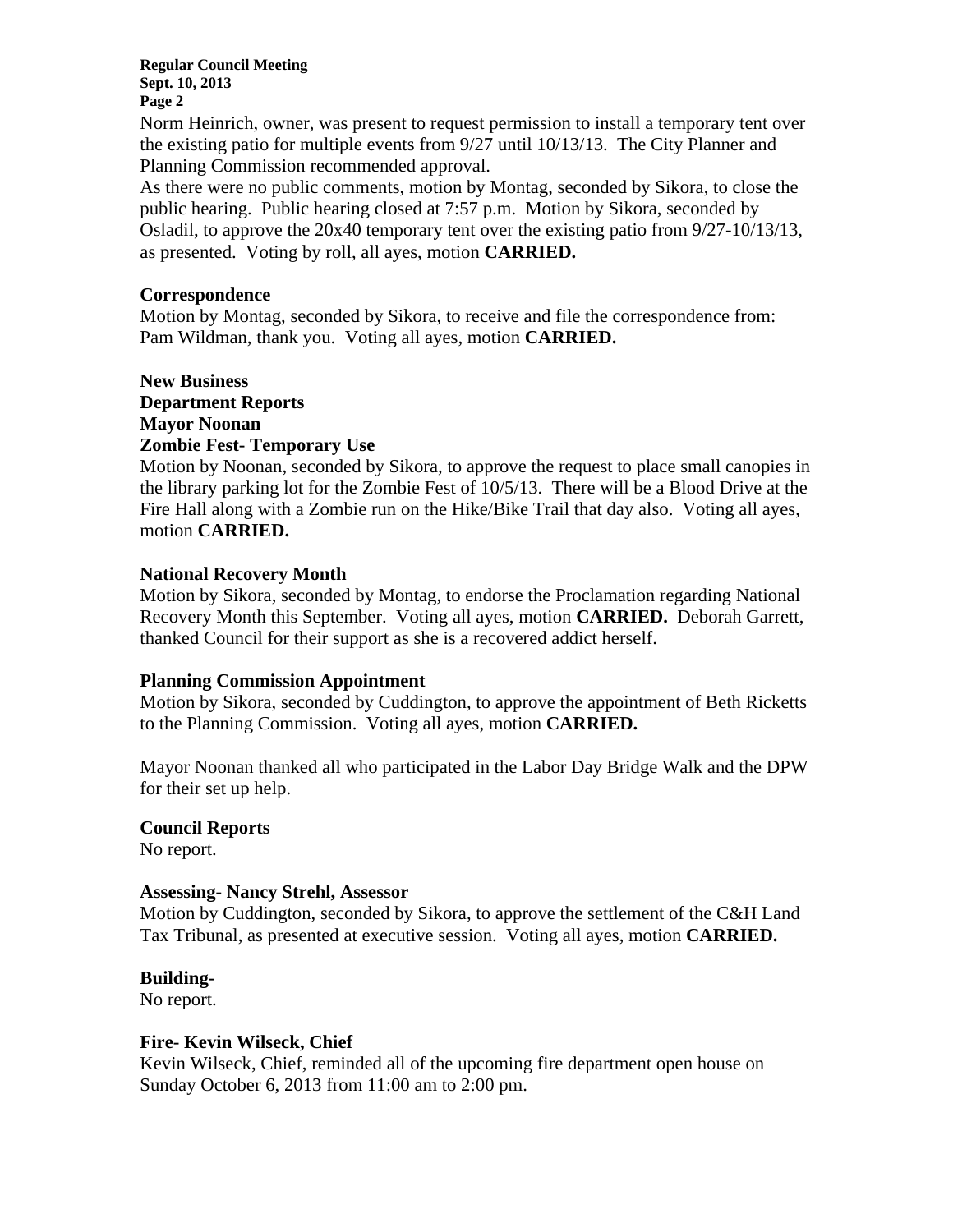**Regular Council Meeting Sept. 10, 2013 Page 3 Police- Dave Faber, Chief** 

# **Traffic Control Order 13-01**

Motion by Sikora, seconded by Osladil, to approve Traffic Control Order 13-01, no stopping, standing, parking on the north and south die of McClellan between Klingkammer and Flickinger Elementary, as presented. Voting all ayes, motion **CARRIED.** 

## **Traffic Control Order 13-02**

Motion by Osladil, seconded by Sikora, to approve Traffic Control Order 13-02, no stopping, standing, parking, school days on Remer Court, as presented. Voting all ayes, motion **CARRIED.** 

# **DPW- Bill Lang, Superintendent**

No report.

## **Treasurer- Philip Paternoster**

No report, absent from meeting.

# **Administration- Beth Ricketts, City Clerk**

No report.

# **Library- Marsha Doege, Director**

No report.

# **Parks and Recreation Commission**

A vision meeting will be held on October 9 or 10.

# **Historic District Commission**

No report.

# **City Attorney- James McGrail**

No report.

#### **Planning Commission**

# **Halloween Bazaar, 45400 Utica Park Blvd. Conditional Use**

Mike Burda was present to request conditional use for a Halloween store at 45400 Utica Park Blvd. This company has had their store for many years now at that shopping center with no problems. Motion by Sikora, seconded by Cuddington, to approve conditional use for Halloween Bazaar, 45400 Utica Park Blvd., as presented. Voting all ayes, motion **CARRIED.** 

## **Senior Housing Steering Committee**  No report.

**Brownfield Redevelopment Authority**  No report.